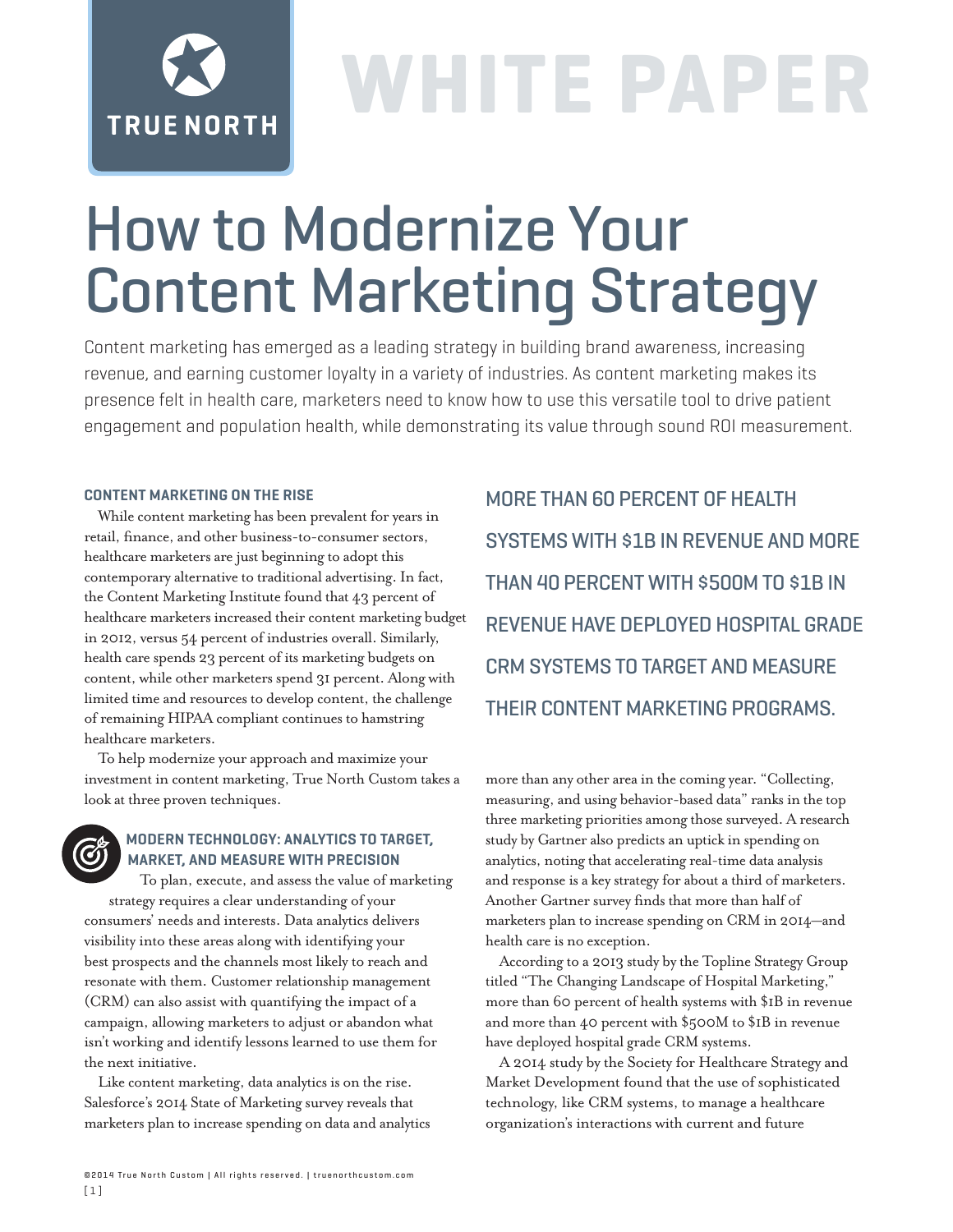

n

### WHITE PAP

customers is "becoming routine," with half of senior-level marketers now focused on managing CRM databases.

This wealth of health-related data, including diagnosis groups, EMR data, demographics, and survey responses, as well as response to specific marketing campaigns, will continue to lend itself to more personalized marketing and clear proof of performance. This will become increasingly important when patient well-being is monetized for the provider. Finding out exactly which content, on which platforms, has the desired effects on specific groups of patients will help marketers craft their messages. A structured process for turning data into insights and action is a must for healthcare marketers in the modern environment.

### **MODERN TECHNIQUES: MULTIPLE DELIVERY CHANNELS**

When marketers talk about "platforms," they may mean a Facebook post or a retail price-comparison <u>ser</u> app. It's true that content via multiple platforms is

still trending. Salesforce's study of 2,500 marketers reveals strong adherence to numerous platforms, including email, newsletters, SMS, and social media. A PricewaterhouseCoopers study, "Social Media 'Likes' Healthcare," notes that consumers surveyed were using social media for health-related matters—but they weren't flocking to hospital-based websites. Instead, patients were researching consumer reviews, supporting health-related causes, and sharing stories about their experiences with doctors and hospitals on open forums not affiliated with a hospital brand.

Eighty percent of young consumers were willing to share information about their health through social media, while about half of consumers between ages 45 and 64 were interested in engaging in health-related activity online. More than 40 percent said social media affected how they managed their health, selected foods and exercise plans, and sought second opinions about their conditions. Lower-income consumers, in particular, felt extremely comfortable with social media.

Convenience informs both topic and channel choice. Consumers increasingly want to access their health data on their favored platform with minimum hassle. General education about mobile wellness applications and patient portals make a great fit for promoting the hospital's own

apps and online patient interfaces, which could then provide outreach for initiatives in population health management.

In health care, the cross-platform model has a few nuances specific to the industry. First, when consumers want information, accessibility, or personal data quickly, they usually have a specific need or question or action in mind. News about a hospital's qualifications or amenities is less immediate and useful, no matter what platform it appears on. By contrast, platforms should be chosen to find consumers where they are and meet their needs conveniently. Additionally, as healthcare consumers tend to be older, print materials should make up a versatile and robust share of the platform mix.

A lushly illustrated recipe in a hospital's print magazine, a blood pressure app for iPhone that uploads test results to a patient's electronic patient portal, or an online quiz entitled "Is My Parent Safe at Home?" that allows users to submit a question to a geriatric specialist, are all examples of content marketing across multiple platforms that use each platform's strengths. Each example makes the patient's life a little easier, and each provides opportunities for the healthcare organization to position itself as a valuable contributor to the patient's well-being.



### **MODERN TOPICS: WHAT DO PEOPLE WANT TO KNOW ABOUT HEALTH CARE TODAY?**

Extensive research by PricewaterhouseCoopers indicates a few trending concerns in health

care over the coming months. Among the most relevant for consumer-facing marketing are value and convenience. "Consumers are no longer passive patients, but rather engaged…customers wielding new tools and better information to comparison shop."

"With transparency," say the authors of "Social Media "Likes" Healthcare," "patient expectations rise." As insurers press patients to comparison shop, patients will look to health systems that make the comparison process easy. And as hospital pricing becomes more transparent, driven by the Federal government's release of Medicare payment data, as well as local initiatives, customers turn to content that educates them about how to sort through the information and find the best deals for procedures. They will search out tools to help them make savvy financial decisions with regard to their health. Topics